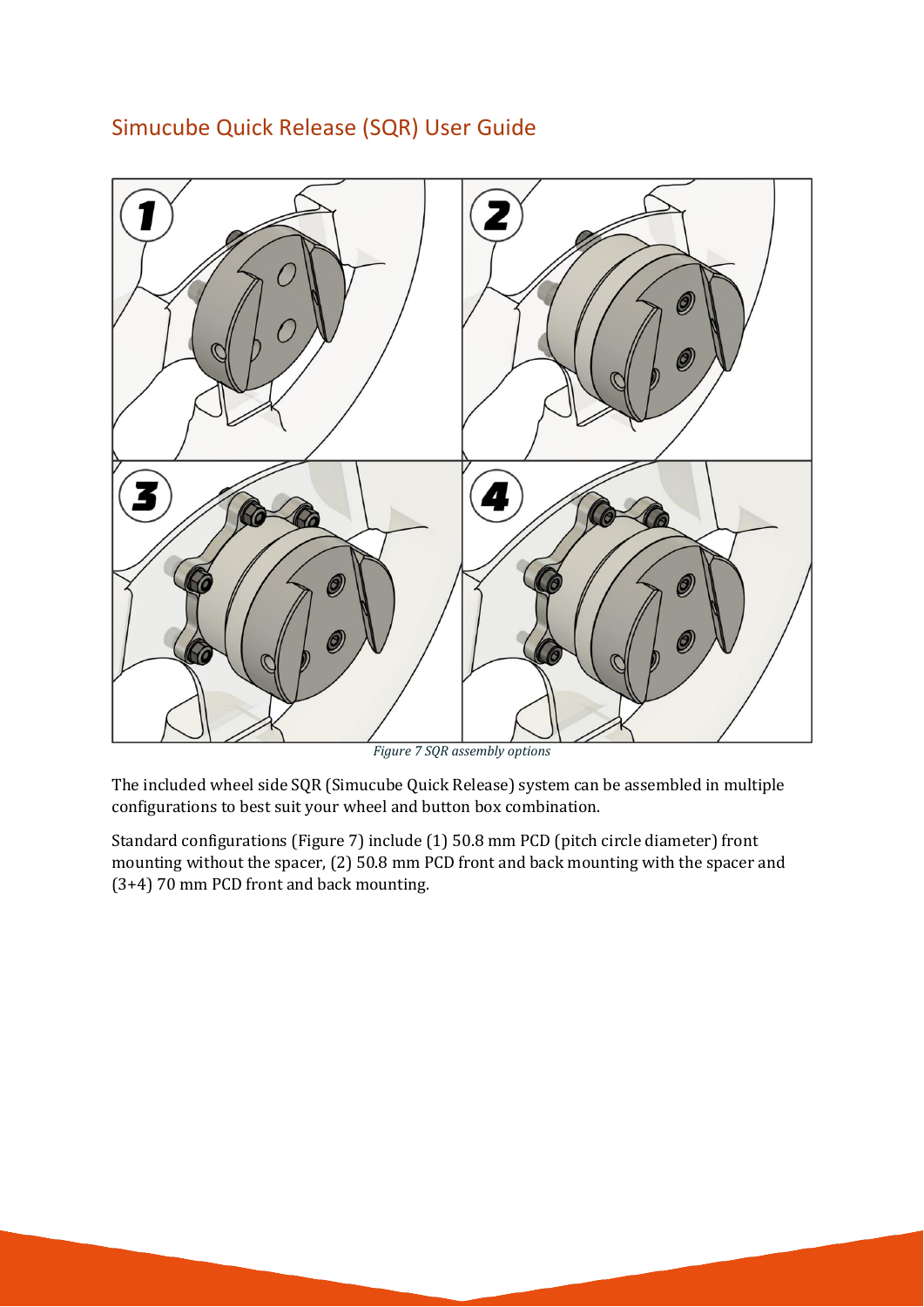

## SQR – 50.8 mm PCD front mounting, no spacer

It is possible to use the SQR without a spacer, but the use of the spacer is recommended as it gives the user more space to use the locking pin. To attach the wheel side plate to your wheel, use suitable M5 screws and washers (3 or 6 screws depending on your wheel type) from the included ones or use your own if suitable length is not found. In case you have a need to find longer/shorter screws, the correct screw thread type is M5 size with 0.8 mm pitch.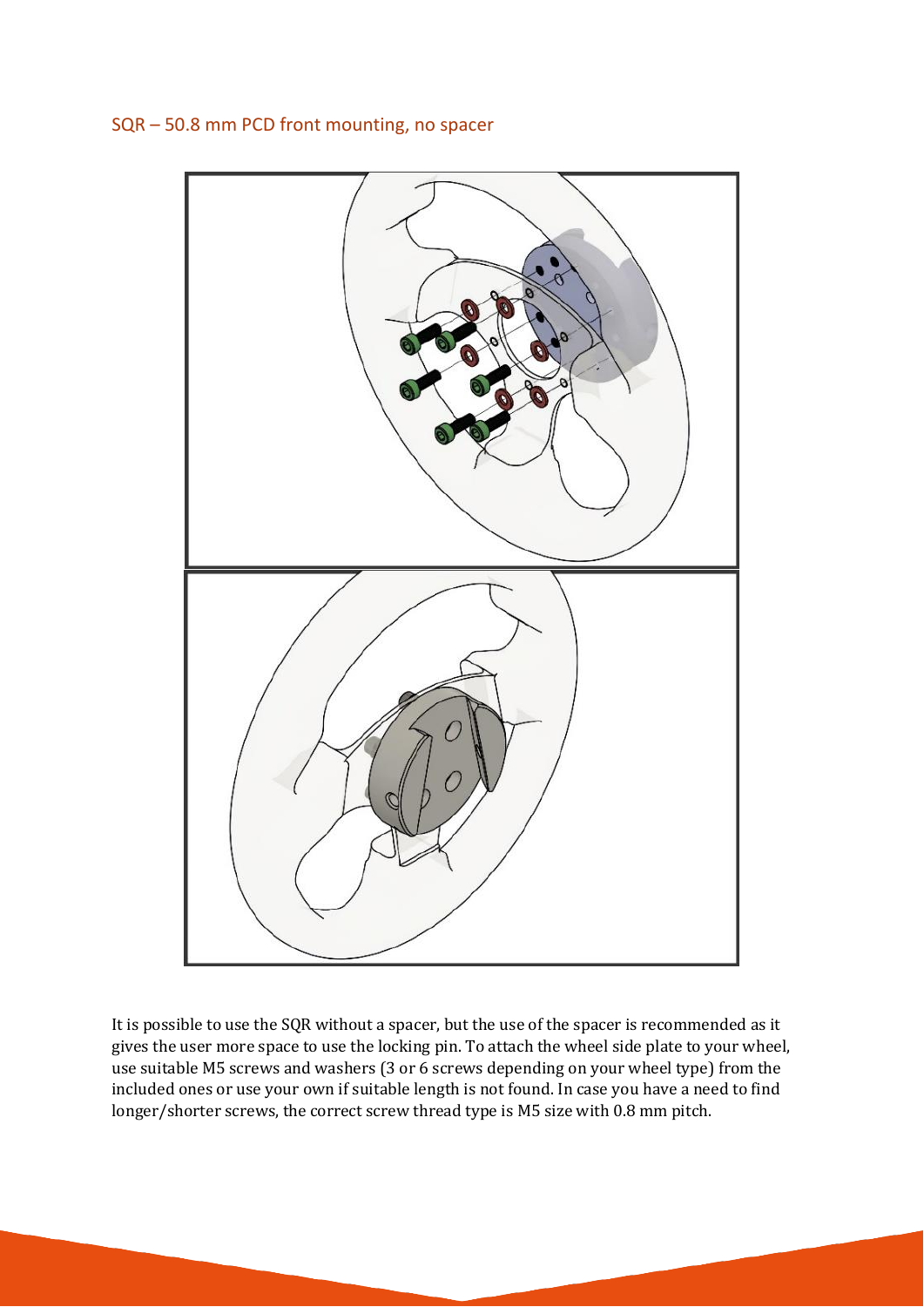SQR – 50.8 mm PCD front and rear mounting, with spacer



To front-mount your wheel, you will need 3 or 6 M5 screws with a length depending on your wheel and button box thickness, 2 washers per screw and 1 locking nut per screw. Align the four middle threaded holes as in the image and attach the screws in the order as illustrated.



To rear-mount your wheel (if you have threads in the rear of your wheel/button box), you will need 3 or 6 M5 screws with a length depending on your wheel and button box thickness and 1 washer per screw. Align the four middle threaded holes as in the image and attach the screws in the order as illustrated.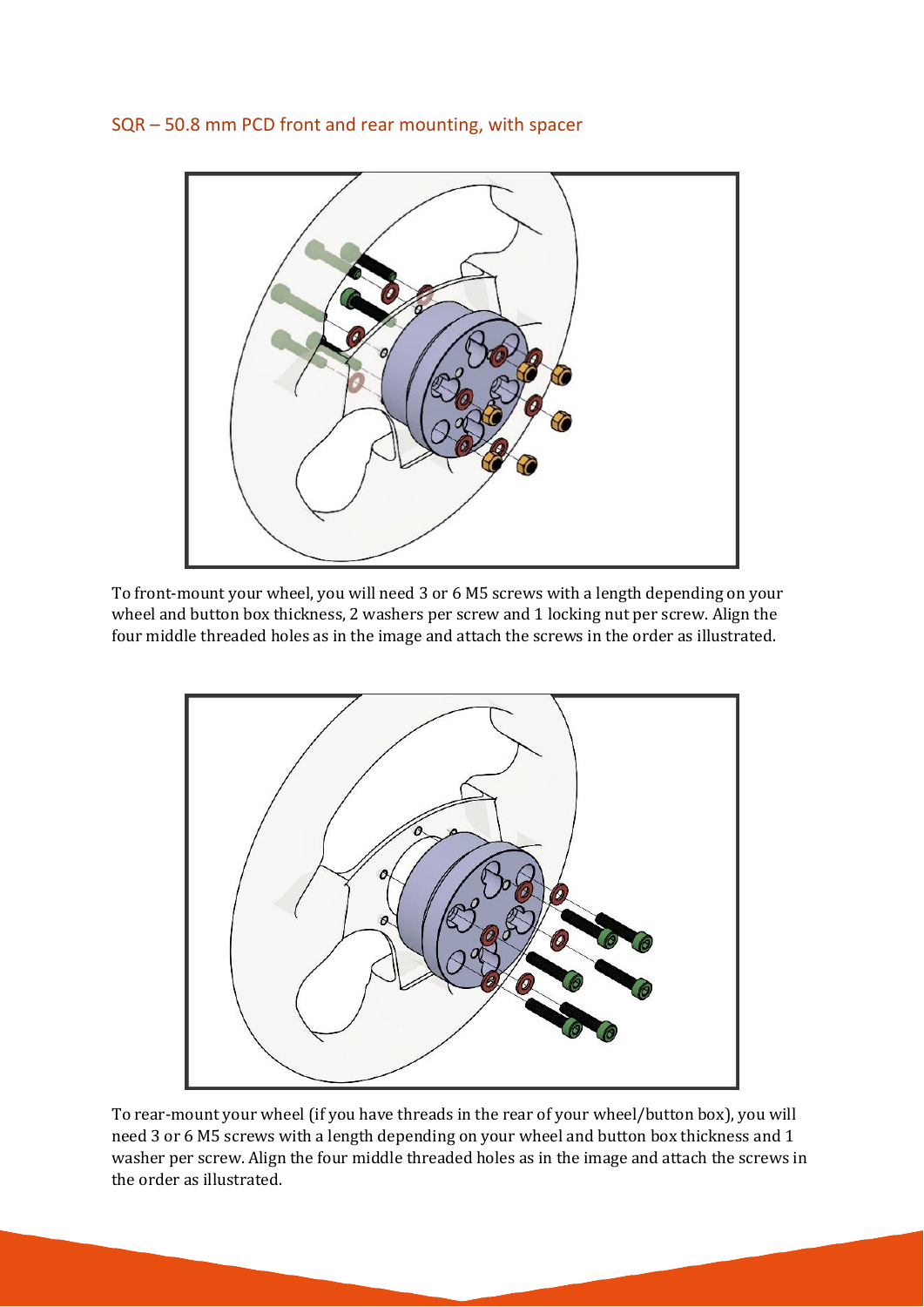

In both cases, use four of the included 10mm long M5 screws and 4 washers to attach the wheel side plate to the spacer as illustrated. Note: Do not use excessive torque to avoid damaging the threads in the SQR aluminum parts.



Completed SQR setup for 50.8 mm PCD wheel.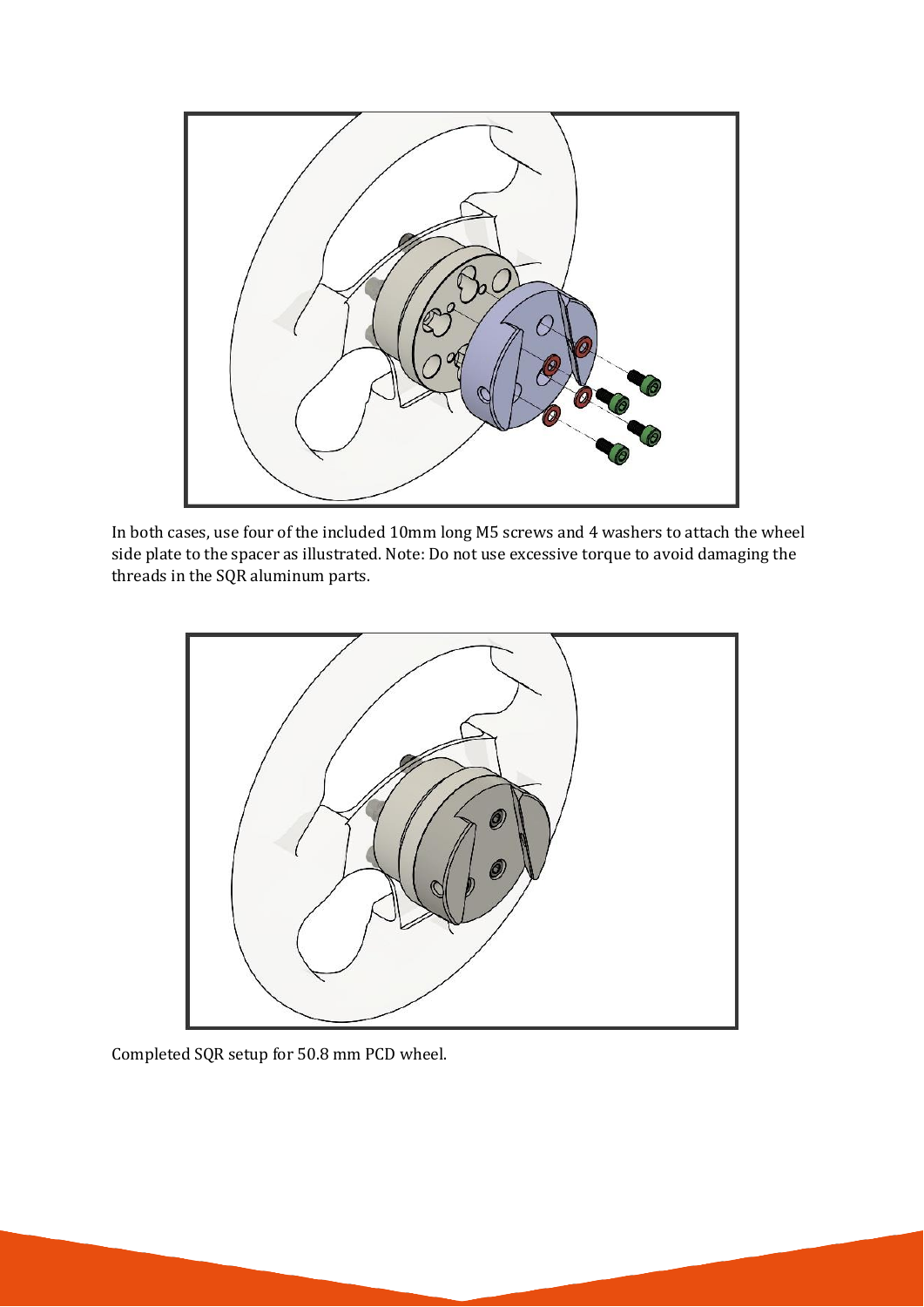## SQR – 70 mm PCD front and rear mounting, with spacer



To front-mount your wheel, you need 6 M5 screws with a length depending on your wheel and button box thickness, 2 washers per screw and 1 locking nut per screw. Align the eight middle threaded holes as in the image and attach the screws in the order as illustrated.



To rear-mount your wheel (if you have threads in the rear of your wheel/button box), you will need 6 M5 screws with a length depending on your wheel and button box thickness and 1 washer per screw. Align the eight middle threaded holes as in the image and attach the screws in the order as illustrated.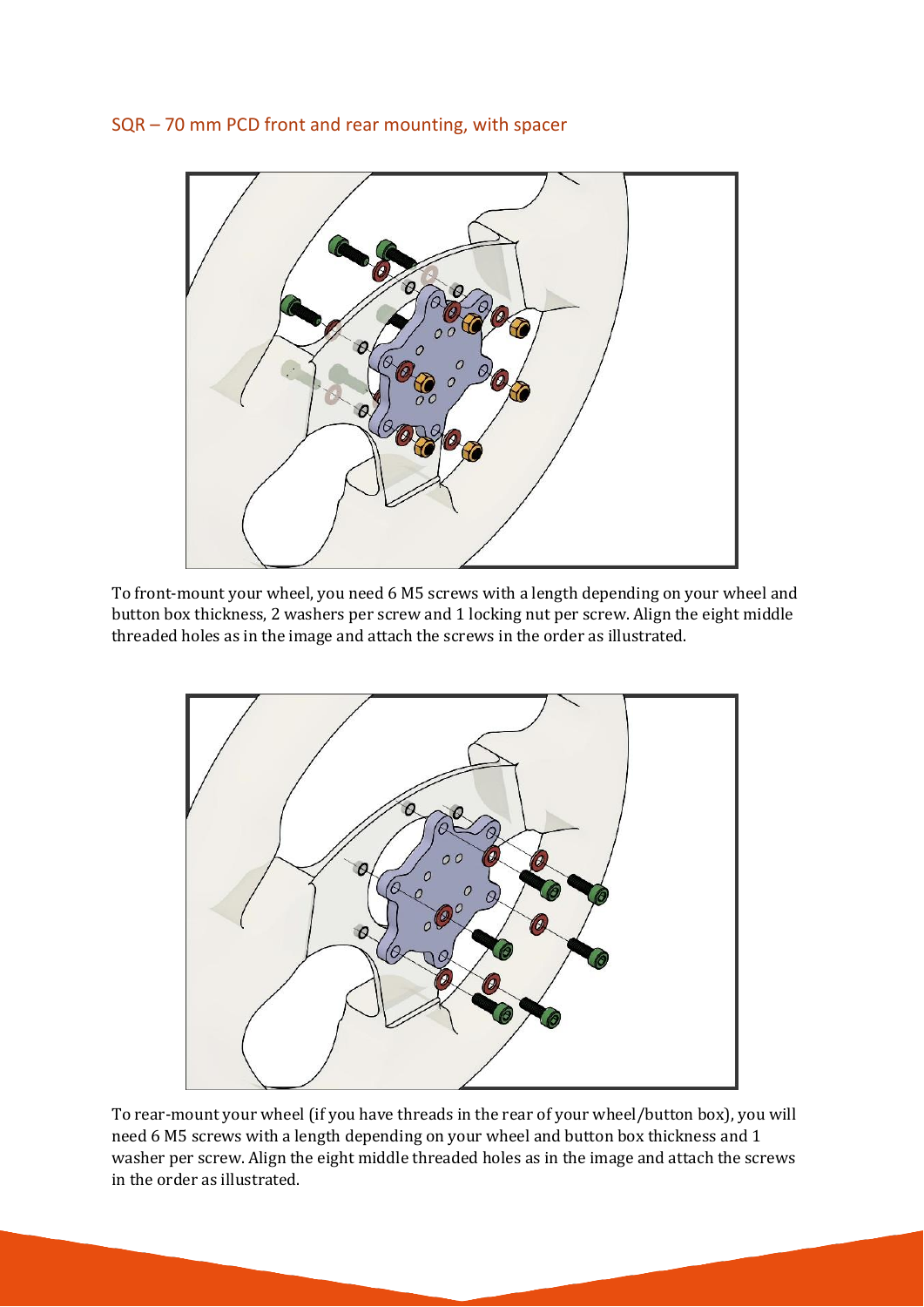

In both cases use four of the included 25 mm long M5 screws and 4 washers to attach the wheel side plate to the spacer as illustrated. Note: Do not use excessive torque to avoid damaging the threads in the SQR aluminum parts.



In both cases use four of the included 10 mm long M5 screws and 4 washers to attach the wheel side plate to the spacer as illustrated. Note: Do not use excessive torque to avoid damaging the threads in the SQR aluminum parts.